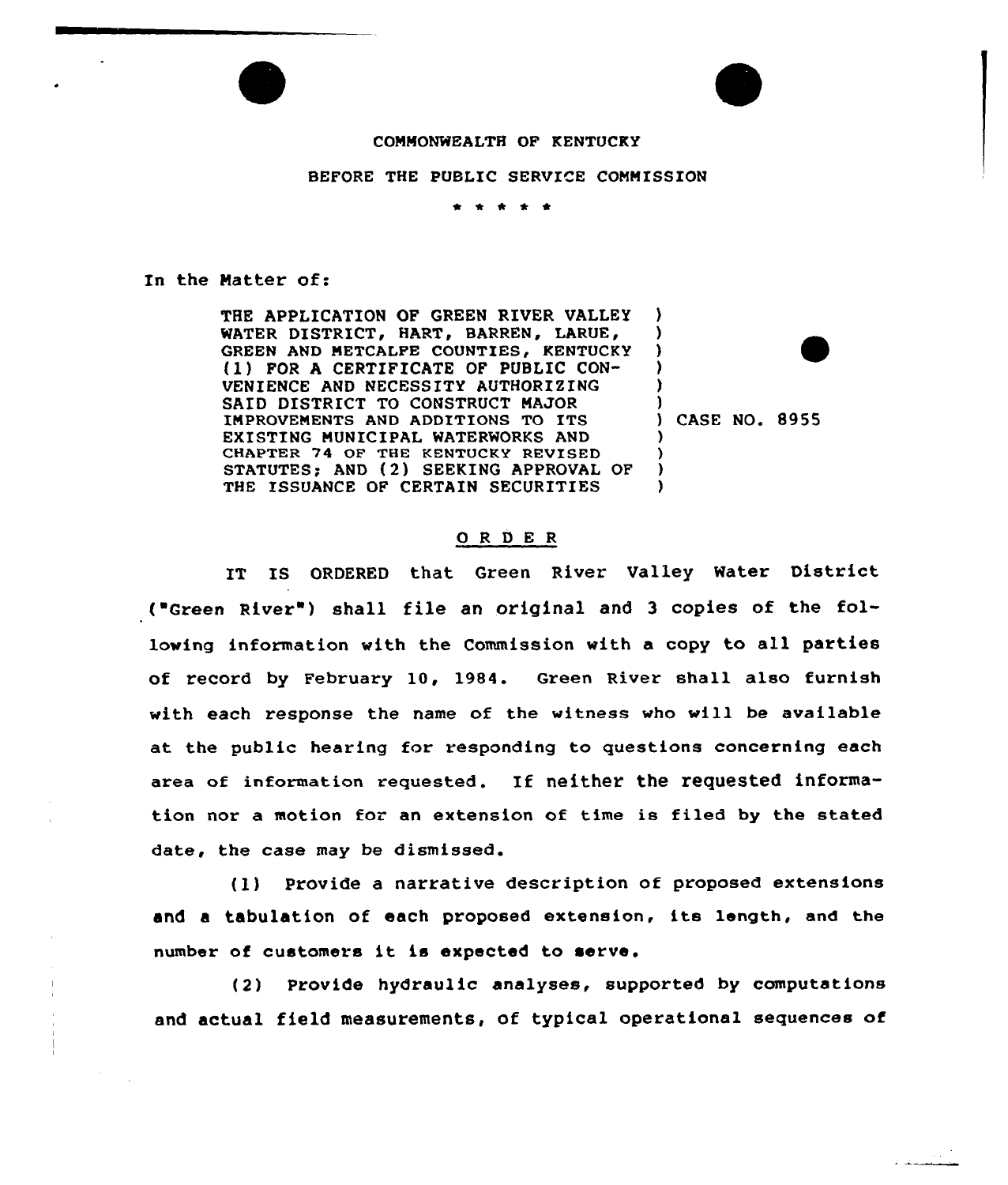the existing water distribution system. Computations are to be documented by a schematic map of the system that shows pipeline sizes, lengths, connections, pumps, water storage tanks, and sea level elevations of key points, as well as allocations of actual customer demands. Flows used in the analyses shall be identified as to whether they are based on average instantaneous flows, peak instantaneous flows, or any combination or variation thereof. The flows used in the analyses shall be documented by actual field measurements and customer use records. Justify fully any assumptions used in the analyses.

(3) Provide a summary of any operational deficiencies of the existing water system that are indicated by the hydraulic analyses or that are known from experience.

(4) Provide hydraulic analyses, supported by computations and field measurements, demonstrating the appropriateness of the engineering design of the proposed construction of additions and extensions. Justify fully any assumptions used in the analyses.

(5) Provide a pressure recording chart showing the actual 24-hour continuously measured pressure available at Green River's 500,000-gallon tank in the vincinity of Nagnolia. Identify the 24-hour period recorded, the exact location of the pressure recorder and the sea level elevation of the recorder.

(6) Provide a pressure recording chart showing the actual 24-hour continuously measured pressure available at Green River's water main in the vicinity of the intersection of Highways 31-E and 1141 at Bear Mallow. Identify the 24-hour period recorded,

 $-2-$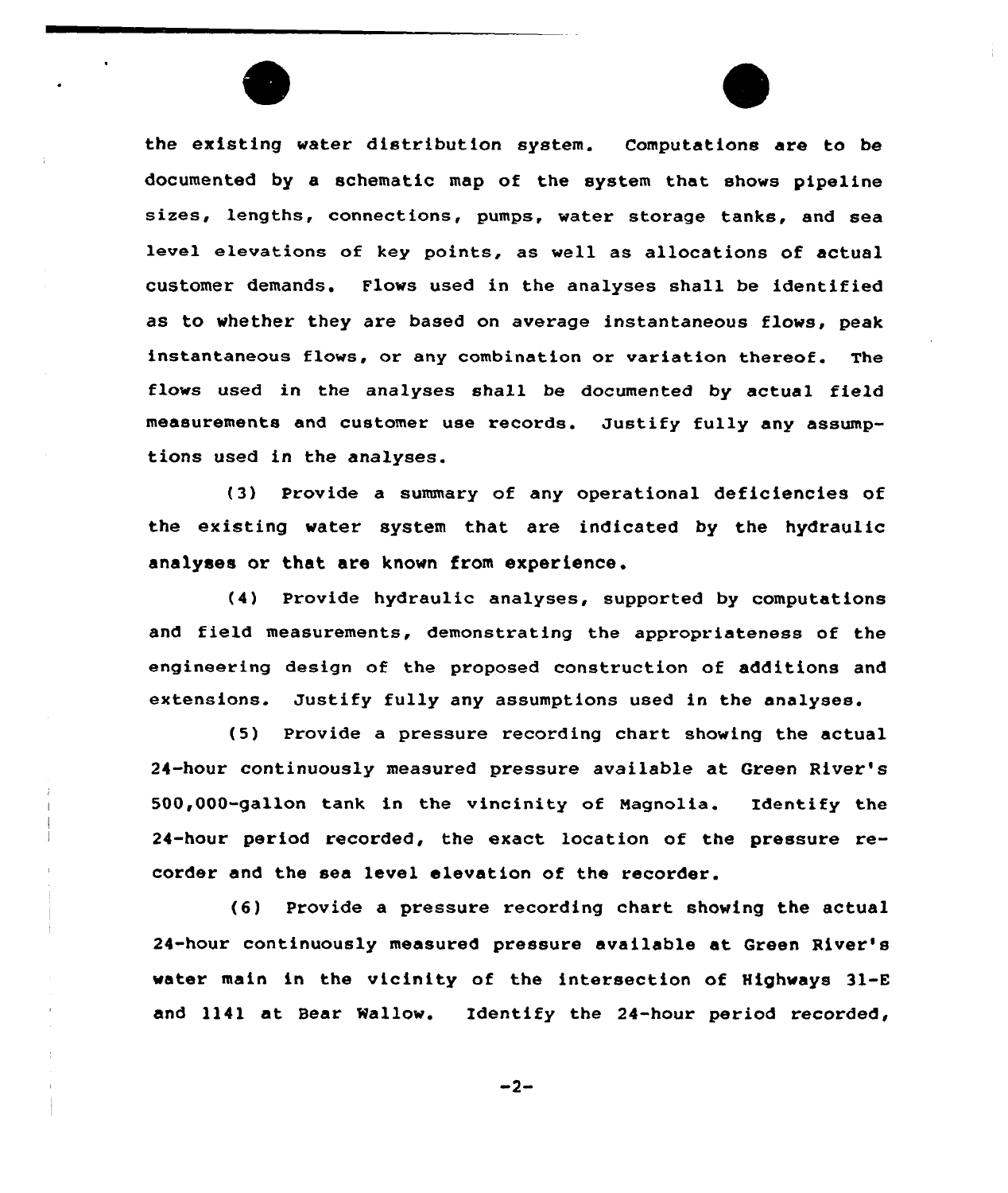the exact location of the pressure recorder and the sea level elevation of the recorder.

(7) Provide a pressure recording chart showing the actual 24-hour continuously measured pressure available at the discharge of Green River's water treatment plant on Highway 31-E. Identify the 24-hour period recorded, the exact location of the pressure recorder and the sea level elevation of the recorder. Provide a copy of the pump manufacturers characteristic (head/capacity) curve for each of the existing discharge pumps.

(8) Provide a pressure recording chart showing the actual 24-hour continuously measured pressure available at Green River''s 25,000-gallon water tank located in the vicinity of Monroe. Identify the 24-hour period recorded, the exact location of the pressure recorder and the sea level elevation of the recorder.

(9) Provide a pressure recording chart showing the actual 24-hour continuously measured pressure available at Green River's 25,000-gallon water tank located in the vicinity of Griderville. Identify the 24-hour period recorded, the exact location of the pressure recorder and the sea level elevation of the recorder.

(10) Provide a pressure recording chart showing the actual 24-hour continuously measured pressure available at the end of the existing 4-inch water line on Highway 677 in Hart County. Identify the 24-hour period recorded, the exact location of the pressure recorder and the sea level elevation of the recorder.

(ll) Provide <sup>a</sup> pressure recording chart showing the actual 24-hour continuously measured pressure available at the end of the existing 4-inch water line on Highway 740 at Park. Identify the

 $-3-$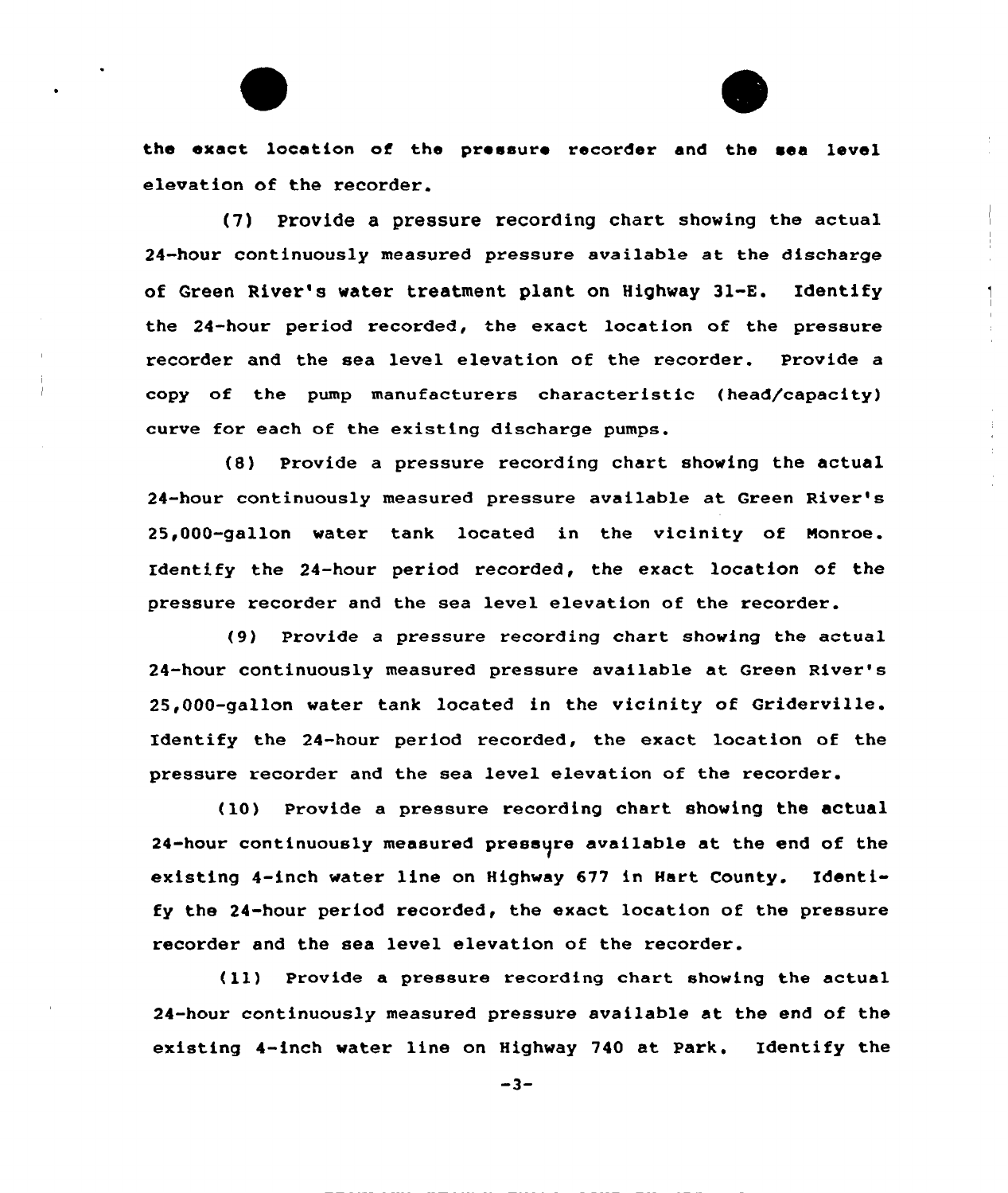24-hour period recorded, the exact location of the pressure recorder and the sea level elevation of the recorder.

(12) Provide a pressure recording chart showing the actual 24-hour continuously measured pressure available at the end of the existing 4-inch water line on Highway 1243 at Seymour. Identify the 24-hour period recorded, the exact location of the pressure recorder and the sea level elevation of the recorder.

(13) Provide a pressure recording chart showing the actual 24-hour continuously measured pressure available at Green River's water main in the vicinity of the intersection of Highways 70 and 740 at Hiseville. Identify the 24-hour period recorded, the exact location of the pressure recorder and the sea level elevation of the recorder.

(14) Provide a pressure recording chart showing the actual 24-hour continuously measured pressure available at Green River's 10-inch water main in the vicinity of the intersection of Highways 31-E and 571 at Uno. Identify the 24-hour period recorded, the exact location of the pressure recorder and the sea level elevation of the recorder.

(15) Provide a pressure recording chart showing the actual 24-hour continuously measured pressure available on the existing 10-inch water line on Highway 31-E at Bunnell Crossing. Identify the 24-hour period recorded, the exact location of the pressure recorder and the sea level elevation of the recorder.

(16) Provide the rated capacity of the District's water treatment plant. provide a tabulation of the daily water

-4-